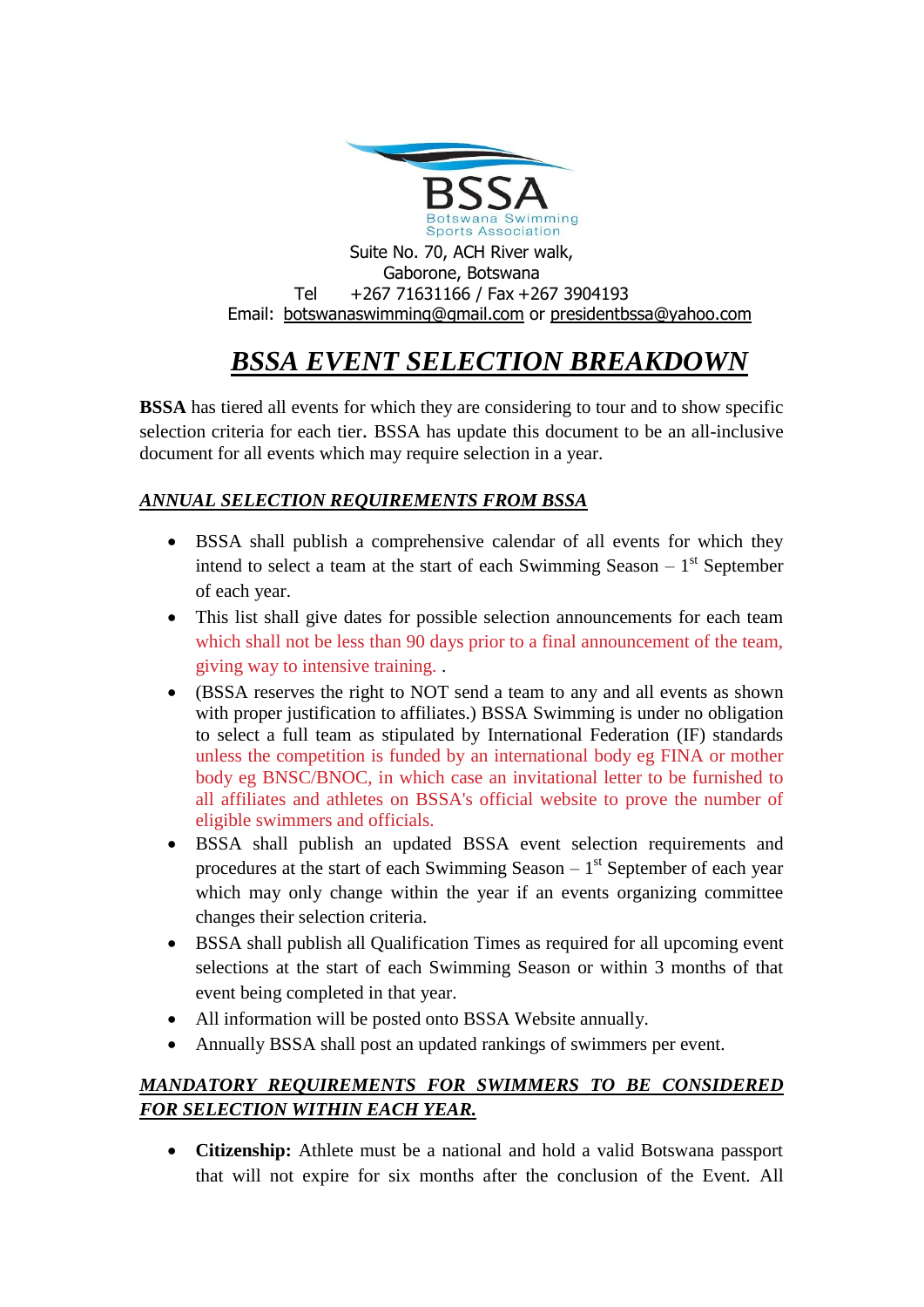swimmers shall fall under FINA rule GR 1.1 – Eligibility and GR 2 – International Relations

**And for**

- **For Invitational Events – (CANA Zone 4):** Expatriate Athlete must hold a valid Botswana Resident Permit and parents should provide proof of residential address and athlete's parent must be permanently resident in Botswana. See rule GR 2.6.1
- Athlete must be available to attend the entire duration of the Event for which they are selected.
- Athlete must be willing to participate in the cultural and education program and mixed team events as requested.
- Athlete must be a registered athlete member of the BSSA in good standing.
- Athletes must be eligible to compete under all applicable rules of FINA, World Anti-Doping Association. (WADA), CANA and BSSA.
- Athlete must be willing to conform to all BSSA Swimming policies and protocol regarding team preparation and participation.
- Athlete must sign and abide by the BSSA Swimming competition forms.
- Athletes must sign and abide by the BSSA and any other Mother bodies Codes of conduct, general release forms and any other applicable provisions.
- Minimum International Federation (IF) standards for participation. (if any) (These standard may vary dependent on each event. BSSA will attach all standards and requirements from specific events as well as website address to all affiliates and on website for easy access for athletes.)

## *FOR SWIMMERS TO BE CONSIDERED FOR SELECTION WITHIN EACH YEAR THE ARE REQUIRED TO COMPETE IN THE FOLLOWING EVENTS*

- Most recent Botswana National Championships. Swimmers **must** take part in at least **3 events** at BSSA Nationals.
- Four (4) additional gala's through the season preceding the event for which athlete is being considered for.
- BSSA is to facilitate at least **4** league galas in a year to accommodate swimmers who cannot afford to compete outside Botswana. If BSSA decides to host less than 4 galas in a year, then the number of galas that have been hosted to be accepted as adequate for selection.

### Additional galas may include

- BSSA local gala's
- Regional Club Gala's
- Continental Gala's
- International Gala's

#### Any swimmer considering events outside of the BSSA events must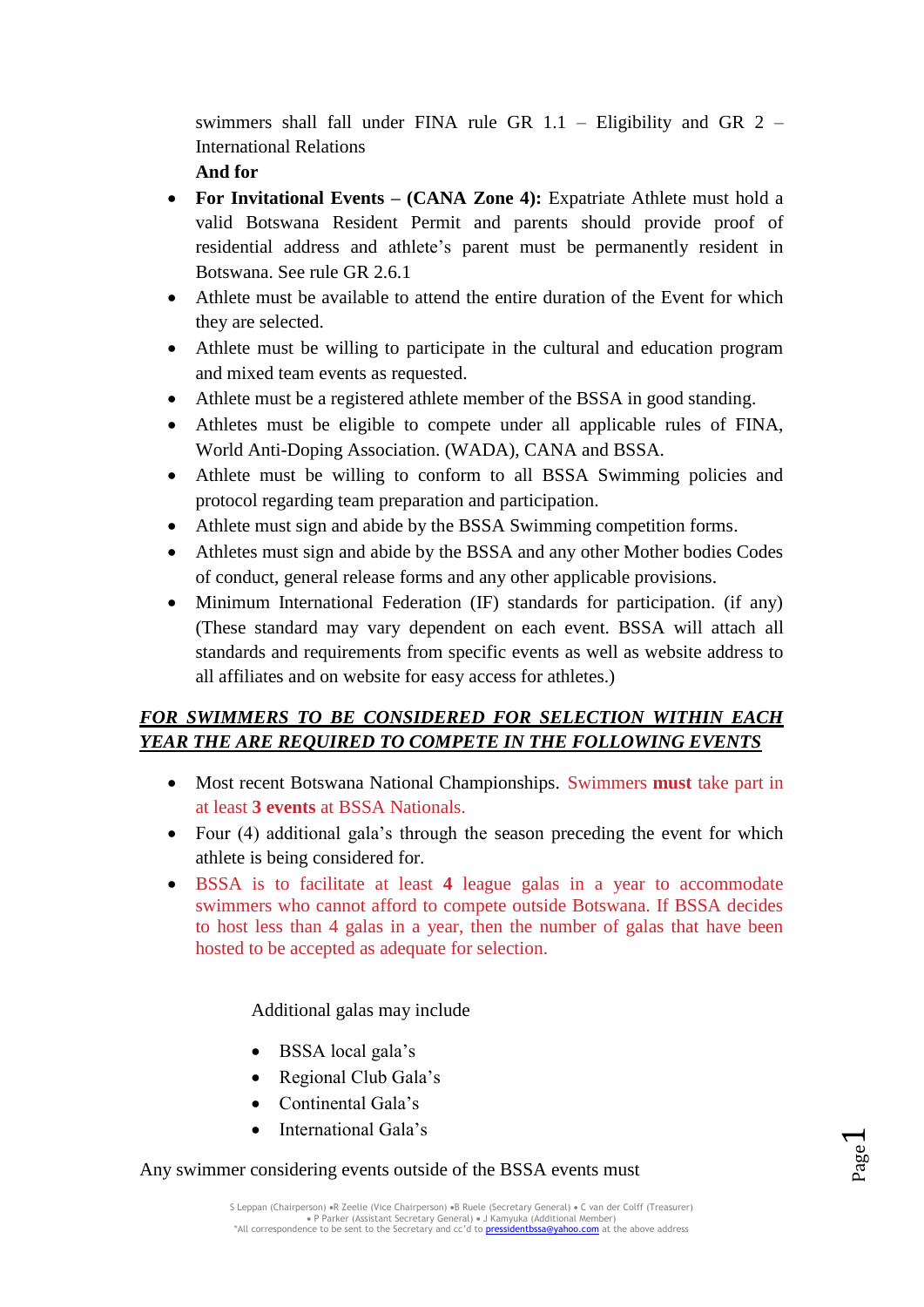- Write to the BSSA at the start of each year's season and submit to BSSA their intention to compete in specific events during the swimming season. All events must be applied for.
- Must receive permission and a release letter from the BSSA prior to competing in such events.
- Submit for ratification any times obtained in these events through the recognized BSSA channels ratified and used in the selection processes by the BSSA. Only official times from the event and on the events results sheets will be accepted.
- All swimmers times submitted must be posted to the website for the sake of transparency. (Gala outside Botswana must be registered and traceable on Meet Mobile.) NOTE: We have worded differently as not all gala are on the same programs and as such not all traceable on Meet Mobile.

Swimmers should be showing that they are maintaining times but preferably showing timed improvements over a year.

## *FOR INTERNATIONAL AND MAJOR GAMES – FOR SWIMMERS TO BE CONSIDERED FOR SELECTION WITHIN EACH YEAR THE ARE REQUIRED TO SUBMIT EVERY 4 MONTHS (October, February, June)*

BSSA will need to get a feedback / report from Swimmer's coach **first** prior to selection. In order for swimmers to be selected, they need to train continuously through the year preceding the event for which the athlete is selected for.

- Training schedules
- Attendance register signed and stamped by coach
- Upcoming events in which a swimmer is to compete.
- Update of all times achieved.
- Brief coaches report as to progress

### ANNUALLY SUBMIT

- 1. Certified copy of Birth Certificate
- 2. Certified copy of Passport.
- 3. 2 Colour passport photo's
- 4. Confirm physical address Inform BSSA if they move at any time.

## *BSSA requires the following information from the Affiliate each year by end of September*

- 1. Report as to swimmers movements Swimmers who have moved to boarding school, left country, moved club etc.
- 2. Update as to change of swimmers coaches if a swimmer remains affiliated under the affiliate but has moved out of country. New coaches contact information.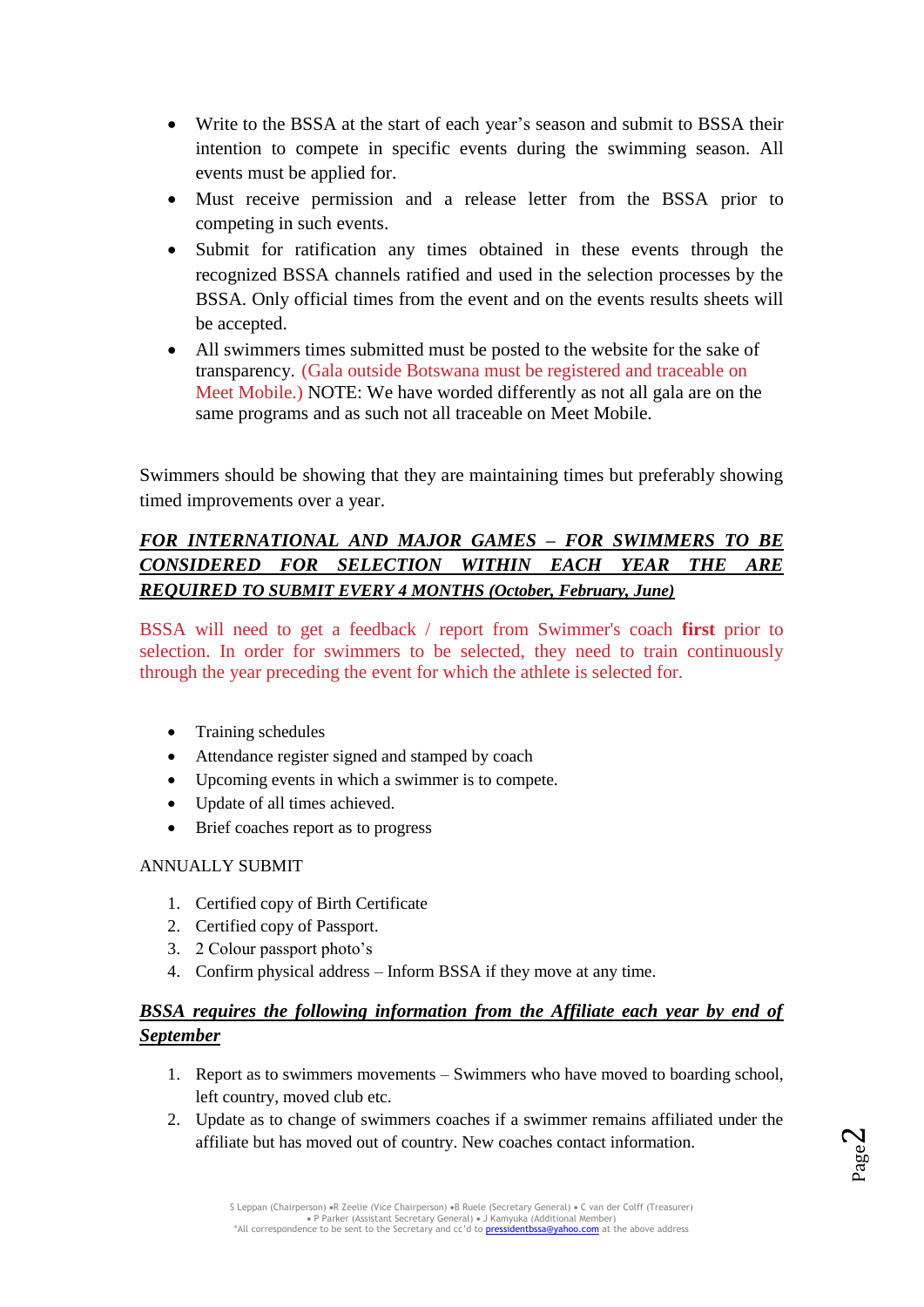- 3. Permission Letter to contact and send information to new coach of swimmers. (All information must be cc'd to affiliate.)
- 4. List of affiliate's coaches and any new qualification obtained during the year.
- 5. List of officials and preferred positions.

#### *What is considered as training for a swimmer?*

A swimmer who is maintaining times in the pool through the year regardless of what the training program consists of will be considered as training to maintain his times. It is vital to have swimmers training regardless of the methods to be officially under the guidance of a coach or personal trainer and have reports submitted accordingly.

BSSA prefers to have a swimmer in the pool training during some part of their training programs however not all swimmers require 5 days a week 2 sessions a day as a milestone. Each swimmers training regimes will be determined and monitored by their times at events they swim during a year.

The only benchmark BSSA can measure a swimmer off is their times and this will determine whether or not the training program they have chosen is actually working or not. It is therefore crucial that swimmers meet the 4 gala a year target and to submit these times to the BSSA for consideration.

## *Additional information pertinent to Selection for all tours.*

#### **BREAKING A TIE**

- 1. Tie in same event or with a Tie in World Ranking but different events. In the instance where there is a tie for the last place on the team, for a particular gender, between two or more swimmers in the same event or in different events based on World Ranking, the tie will be broken as follow:
	- a. Each Swimmers Time in his/ her second best event will be prioritized according to world ranking, and the athlete with the highest ranking will be selected to the final position on the team.
	- b. If this fails to break the tie, then each swimmers best time in his / her event will be rated according to the current FINA long Course Points Table, as posted on [www.fina.org](http://www.fina.org/) and the available swimmer with the highest ranking will be selected to final position on the team.
	- **c.** Should this fail to break tie, the tie will be broken through random draw.

#### **ADJUSTMENTS TO THE TEAM AFTER SELECTION**

- 1. Once swimmers have indicated availability for selection for an event they may choose to voluntarily withdraw from the Team within two (2) weeks by submitting a decline form to the BSSA Secretary General who shall notify Technical Tour Management and Selection Committee, so the BSSA can incorporate the withdrawal into the selection process. Such withdrawal shall not come with any penalties.
- 2. Once swimmers have indicated availability for selection for an event and chooses to voluntarily withdraw from the Team *after* selection has being announced and without proper justification as determined by the BSSA and Selection Committee such swimmer will be responsible for any and all cost already spent on their behalf for such tour by the BSSA and or Sponsors.



S Leppan (Chairperson) «R Zeelie (Vice Chairperson) «B Ruele (Secretary General) « C van der Colff (Treasurer) P Parker (Assistant Secretary General) J Kamyuka (Additional Member) \*All correspondence to be sent to the Secretary and cc'd to pressidentbssa@yahoo.com at the above address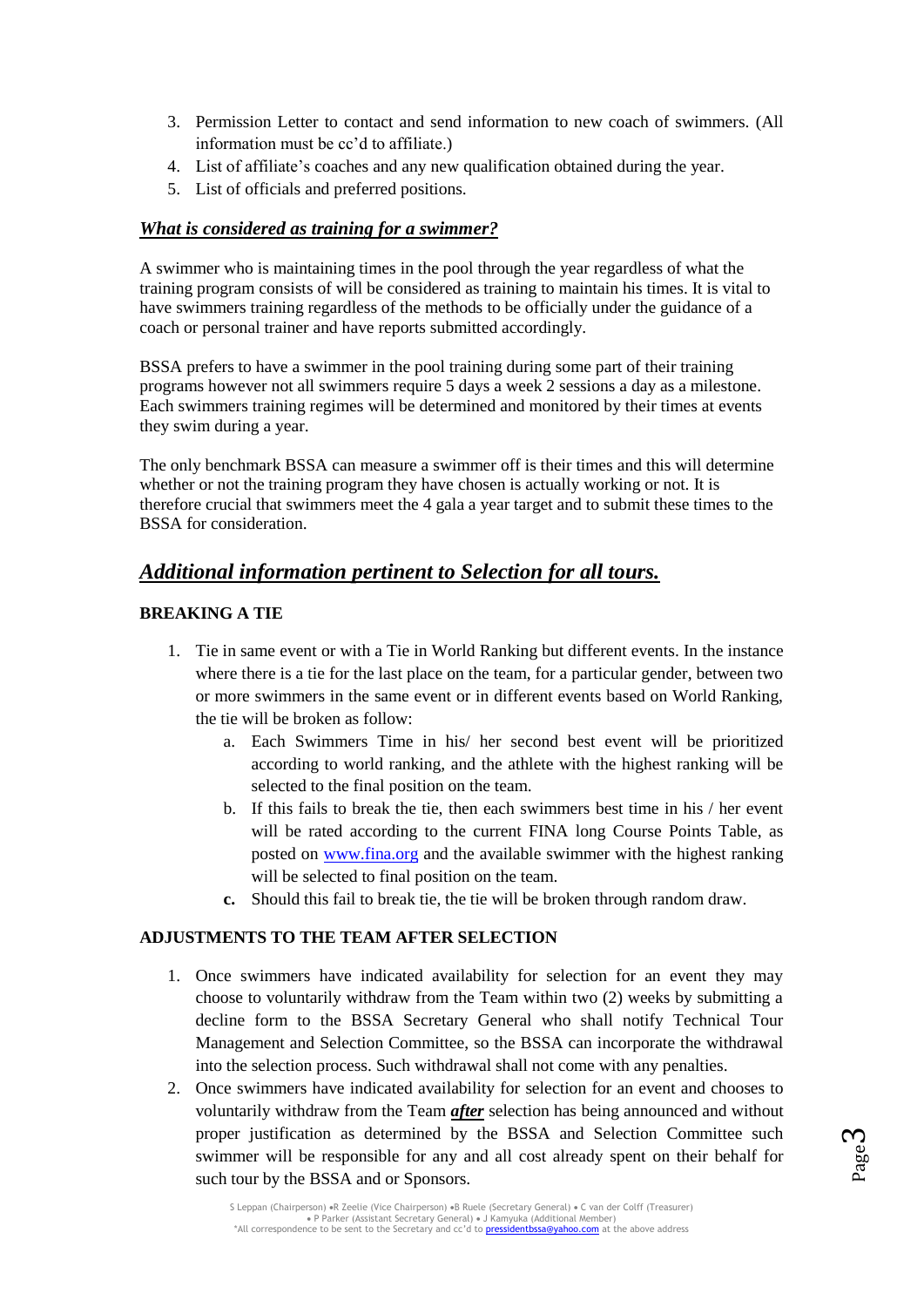- 3. If, for any reason, a position becomes vacant before selection of team has being announced BSSA reserves the right to select the next highest ranked Available swimmer and they will be added to the Team.
- 4. If, for any reason, a position becomes vacant after selection of team has being announced *no* additional swimmers will be added to the Team. However, should such withdrawal be deemed detrimental to the make of the team in terms of relays BSSA reserves the right to select the next highest ranked Available swimmer and they will be added to the Team.

#### **REMOVAL FROM TEAM**

- 5. **DISMISSAL:** Any swimmer may be dismissed from the Team following an appropriate hearing if
	- a. The swimmer violates any of the applicable FINA, CANA, Competition, BSSA Swimming or other rules and regulations applicable to the Team or its members, including without limitation applicable Codes of Conduct; or
	- b. The Team Manager, in consultation with the Head Tour Coach, The BSSA swimming Technical Tours Director, the BSSA Swimming Technical VP and the Athletes Coach determines that the swimmer is unable or unwilling to maintain a training regimen that is necessary for peak performance in the event being selected for.
- 6. **ANTI-DOPING VIOLATION:** If a swimmers is alleged to have committed an antidoping rule violation, that swimmer will remain on the Team (or remain eligible to be selected to the Team) until
	- a. The swimmer is provisionally suspended or declared ineligible after a hearing conducted pursuant to the Botswana Anti-Doping Agency Protocol for Olympic Movement Testing.
	- b. The swimmers voluntarily accepts a provisional suspension or sanction
	- c. The swimmer voluntarily withdraws from the team or relinquishes eligibility to be selected to the team.

Confidentiality regarding alleged anti-doping rule violations shall be maintained as provided in the Botswana Anti-Doping Agency Protocol for Olympic Movement Testing.

#### **7. INTERNATIONAL DISCLAIMER**

- a. **International Rules and Regulations:** These selection criteria are based on the attest information available to BSSA Swimming and are based on FINA, CANA, Competition and BSSA Swimming rules and regulations as presently known and understood. Any changes in the selection Procedures caused by a change in FINA, CANA, Competition, BSSA Swimming or other rules and regulations applicable or other unforeseen circumstances will be distributed to the affected swimmers immediately
- b. **Priority of Written Procedures**: The terms and conditions of these written Selection Procedures shall take priority over any verbal explanation, clarification or interpretation of the Selection Procedures and an athlete relies on a verbal explanation, clarification or interpretation of these Selection Procedures as his or her sole risk.



S Leppan (Chairperson) «R Zeelie (Vice Chairperson) «B Ruele (Secretary General) « C van der Colff (Treasurer) P Parker (Assistant Secretary General) J Kamyuka (Additional Member) \*All correspondence to be sent to the Secretary and cc'd to pressidentbssa@yahoo.com at the above address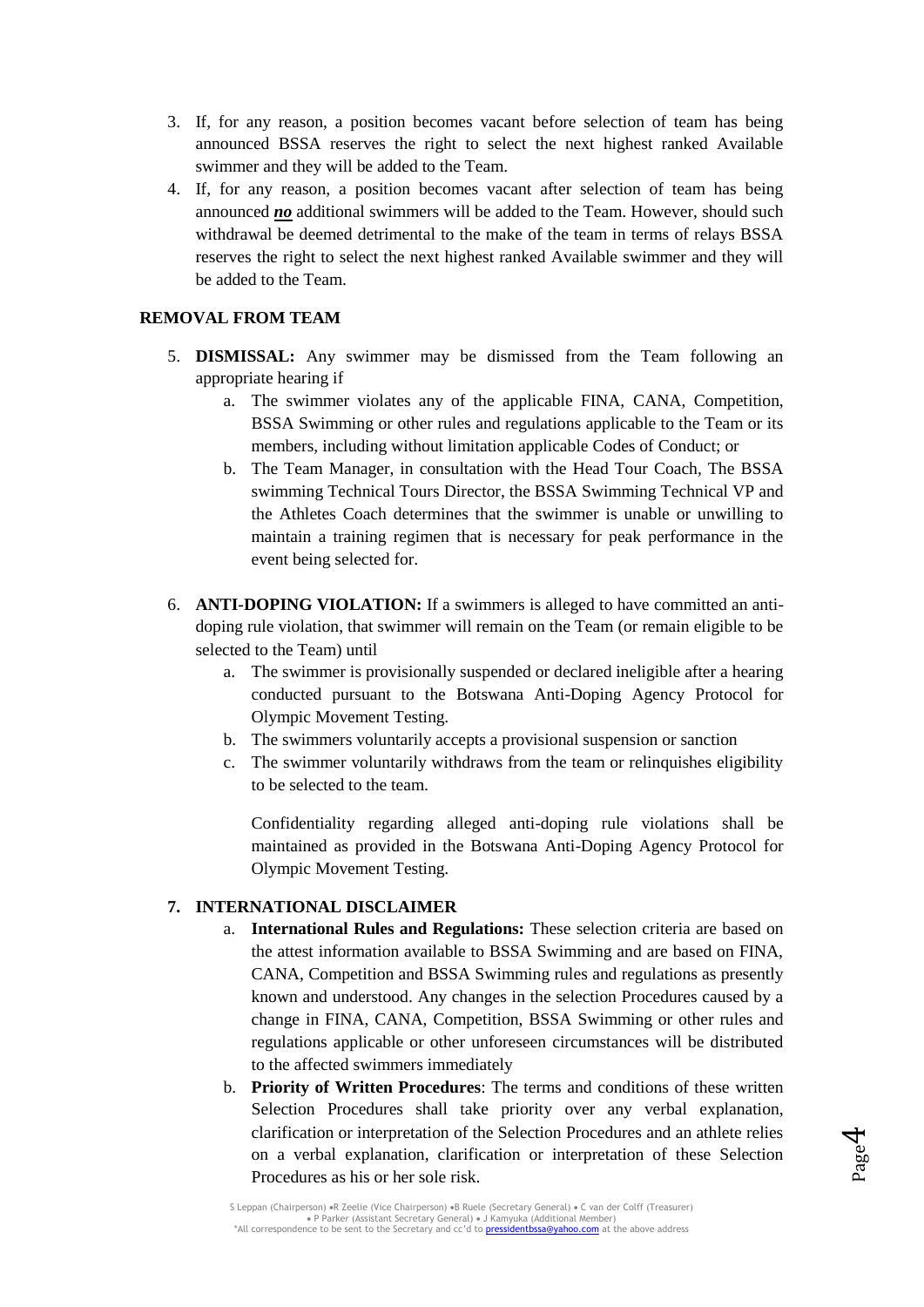## *TIER 1 – DEVELOPMENT LEVEL*

Events for possible selection in this tier

- SOUTH AFRICAN LEVEL 1 NATIONALS
- SOUTH AFRICAN PROVINCIAL LEVEL 1 EVENTS e.g. NTS, CGA etc.

Though all swimmers (citizen or expatriate) affiliated through any of our affiliations may attend these events BSSA may consider a development team of 10 or more citizen swimmers to compete in these events. Should BSSA select such a team financial assistance shall be offered? Swimmers selected under the BSSA banner for these events they may only be Batswana Swimmers.

#### *The selection process for events under tier 1 - Event Selection Priorities*

**1:** @ least 4 months prior to event BSSA will request submission of interested swimmers for the level 1 SA event.

**2:** All submitted names will be required to have obtained the Qualification Times as set by SWIM SA for Age group events – Level.

**3:** Available swimmers ranked according to top times in each event as per BSSA data base times. Fastest Times of swimmers 1 year prior to date of selection will determine ranking per event.

**4:** The top ranked Swimmers times will be used to determine top ranked swimmers as follows should more swimmers than team size be submitted for selection.

- a) Fastest times
- b) Number of events in which a swimmers has qualified for level 1.

**5:** Equal gender opportunities will be offered where possible.

*Team Size:* 10 Swimmers (5 girls and 5 boys) – 1 coach and 1 TM (However dependent on funding BSSA may subsidies or increase team size)

## *Management Selection Requirements – TIER 1*

Tour MANAGEMENT will be selected from the list of coaches and Team Managers whom have submitted there CV's for the BSSA 2 year cycle. Preference will be given to coaches and TM who have assisted at BSSA gala's through the year.

- Coach must hold a Level 1 certificate (ASCA, FINA, SWIM SA or another recognized Level 1 certificate)
- Coach will be responsible for overseeing any TM development training on tours.
- Team Manager must be a citizen.
- Team Manager should have completed an official's course and have knowledge of the FINA rules and regulations.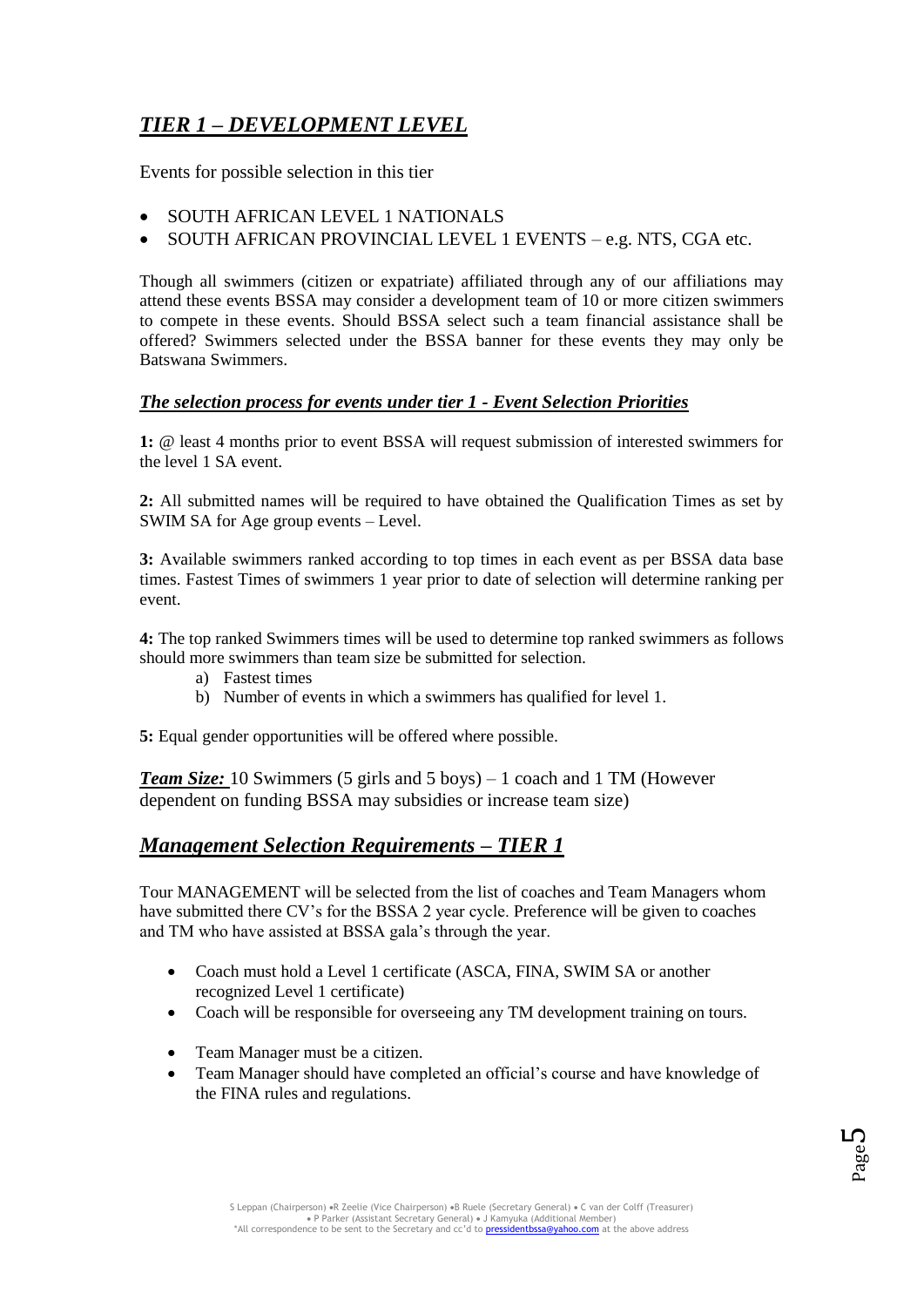## *TIER 2 – LEVEL 2 REGIONAL EVENTS*

- Tier 2 galas are open to both Citizen and Expatriate Swimmers.
- However a strict ratio of 60% citizen to 40% Expatriate swimmers will be maintained when teams in this tier are selected by BSSA.

Events for possible selection in this tier

- **REGIONAL CANA ZONE 4 INVITATIONAL - LEVEL 2 GALA** ( Botswana, North West, Free State, Eastern Cape, Swaziland) Event still in development stage
- **INVITATIONAL CANA ZONE 4 CHAMPIONSHIPS** Hosted Annually in a different country in the CANA Zone 4 region

FUNDING for these tours can be *fully or partially* swimmer funded dependent of fund raising for such an event. BSSA will only expect swimmers to pay for costs of the tour IF no additional costs are able to be sourced.

FUNDS will cover

- o Transport to and from Country hosting event. Cheapest form of transport shall be considered and used.
- o Accommodation, Food and transport to and from pool and accommodation is charged by the host country at a rate set and agree through CANA Zone 4 executive committee. 2015 - \$150.00 per person per day.
- o Kit which will include Tracksuit, T-shirt, Shorts, Cap, Towel, Bag. (If costs allow we can but are not required to include a costume and swim bag)
- o Allowances P50.00 per day per swimmer and P100.00 per day per management. Allowances are used by the swimmer for any additional personal items the swimmer or management would like to buy during on tour.

#### *The selection process for events under tier 2 - Event Selection Priorities*

**1:** @ least 4 months prior to selection for this event Qualification Standards and Swimmer Availability forms to be sent to the affiliates.

**2: BSSA** will attach a list of swimmers up for consideration for this tour to the Swimmers Availability form. These swimmers will have being determined by the Qualification Standard as set out below. It will be the affiliate's responsibility to submit all forms by set deadlines to allow for their swimmers to move forward to final selection of swimmers to travel for this tour.

**3: Qualification Times – These times will be** 83% of the previous year's CANA Zone 4 invitational SILVER MEDAL TIMES. Only swimmers whom attain this time or faster will be CONSIDERED. Having achieved this time does not mean the swimmer is selected.

#### **Swimmers Times Considered – Times must be achieved within 1 year prior to selection date. Affiliates should note that BSSA uses all times in the year prior to selection and NOT only the times achieved at the NATIONAL GALA.**

**4:** Team Size will be determined by available funding and will determine swimmers names who are eligible for final selection.

**5: A strict** 60 / 40 citizen / non-citizen ratio will determine final team make up. See additional criteria with regards to this ratio below.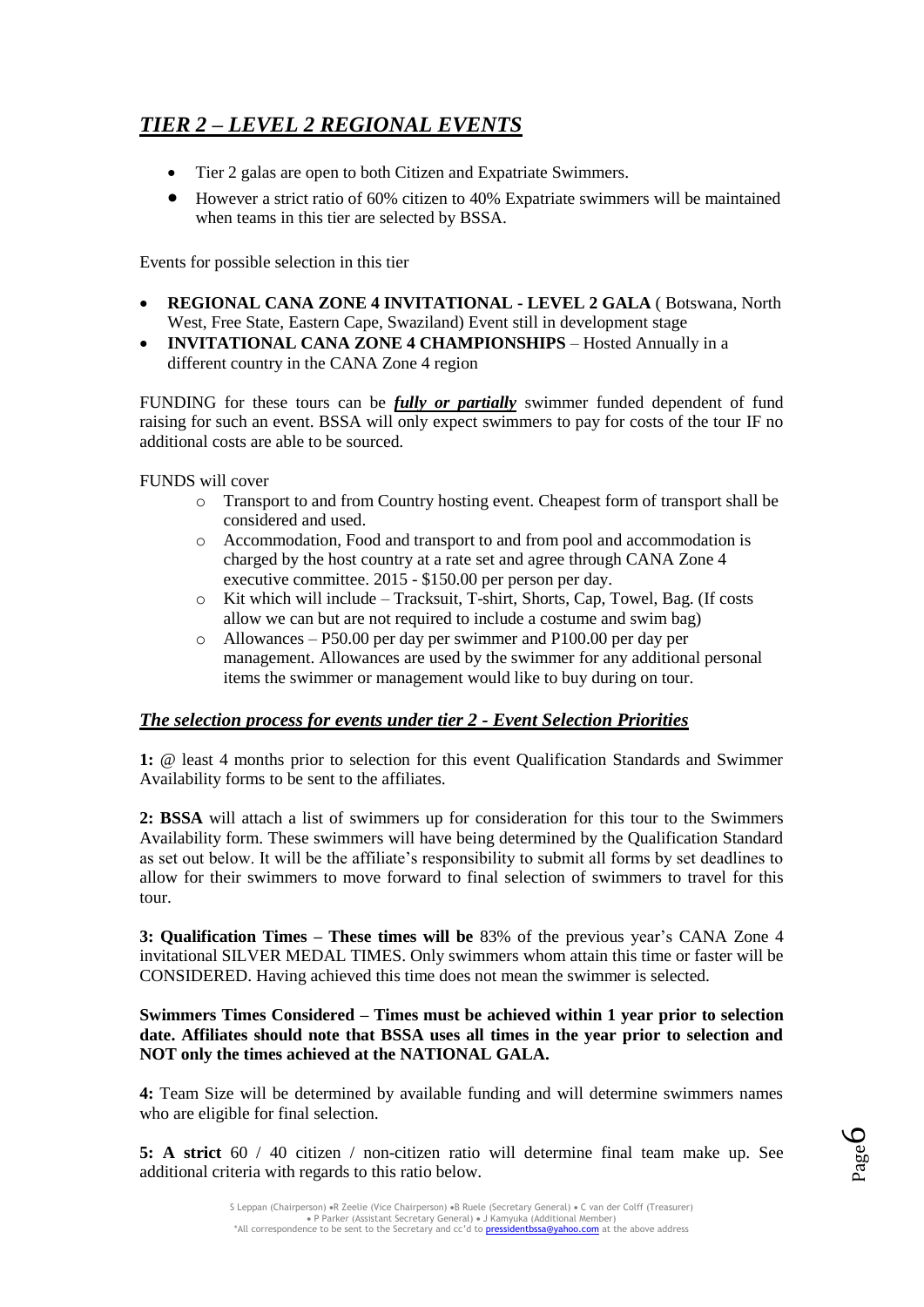#### **Expatriate Swimmers**

- Must attain the 83% of previous years CANA Zone 4 SILVER medal time **and have one of the top two fastest times** in an event they are being selected for.
- No of events in which the swimmers has obtained this above criteria should be more than 1.
- Level 3 swimmers will be considered.

#### **Citizen Swimmers**

- Must attain the 83% of the previous year's CANA Zone 4 SILVER medal time but can be swimmers in positions 1 to 4 if BSSA needs to consider the ratio 60% / 40%.
- For future development of swimmers the ONLY citizen level 3 and above swimmers which will be considered for CANA will be in the following age groups
	- o 12 and under and
	- $\circ$  13 / 14 years. As they fall outside of the age categories for most continental and International events.
- Level 3 or above Citizen Swimmers will not be considered for this event if in age groups 15/ 16 and 17 and above unless CANA is an official qualification

**6: Each country may enter ONLY 2 swimmers per age group per event.** Number of events per swimmer shall be taken into consideration when final selection is being completed.

- Swimmers in age group 12 and under may not compete in more than 2 events per day.
- No of events for a swimmer will also be determined by possibility of a swimmer to achieve a medal or not as well as a swimmers chance of obtaining the much converted Victrix award per age group.

**7:** relay events will be taken into account to ensure best team make up.

*Team Size:* Team size will be determined annually dependent on location of event and availability of funding for the tour.

## *Management Selection Requirements – TIER 2*

Tour MANAGEMENT will be selected from the list of coaches and Team Managers whom have submitted there CV's for the BSSA 2 year cycle. Preference will be given to coaches and TM who have assisted at BSSA gala's through the year.

Number of management will be determined by number of swimmers

| $0 - 4$ swimmers   | 1 management,                               |
|--------------------|---------------------------------------------|
| $5 - 10$ swimmers  | 2 management                                |
| $11 - 19$ swimmers | 3 management                                |
| $20 \text{ up}$    | 4 or more dependent on increased team size. |

- Coach must hold a Level 1 or Level 2 certificate (ASCA, FINA, SWIM SA or another recognized Level 2 certificate)
- Coach should be currently coaching at a club or school level on a full time basis.
- Coach will be responsible for overseeing any TM development training.
- Team Manager should have completed an official's course.
- Team Manager with some coaching experience will be beneficial.
- Full knowledge of the FINA rules and Regulations

Page  $\overline{\phantom{0}}$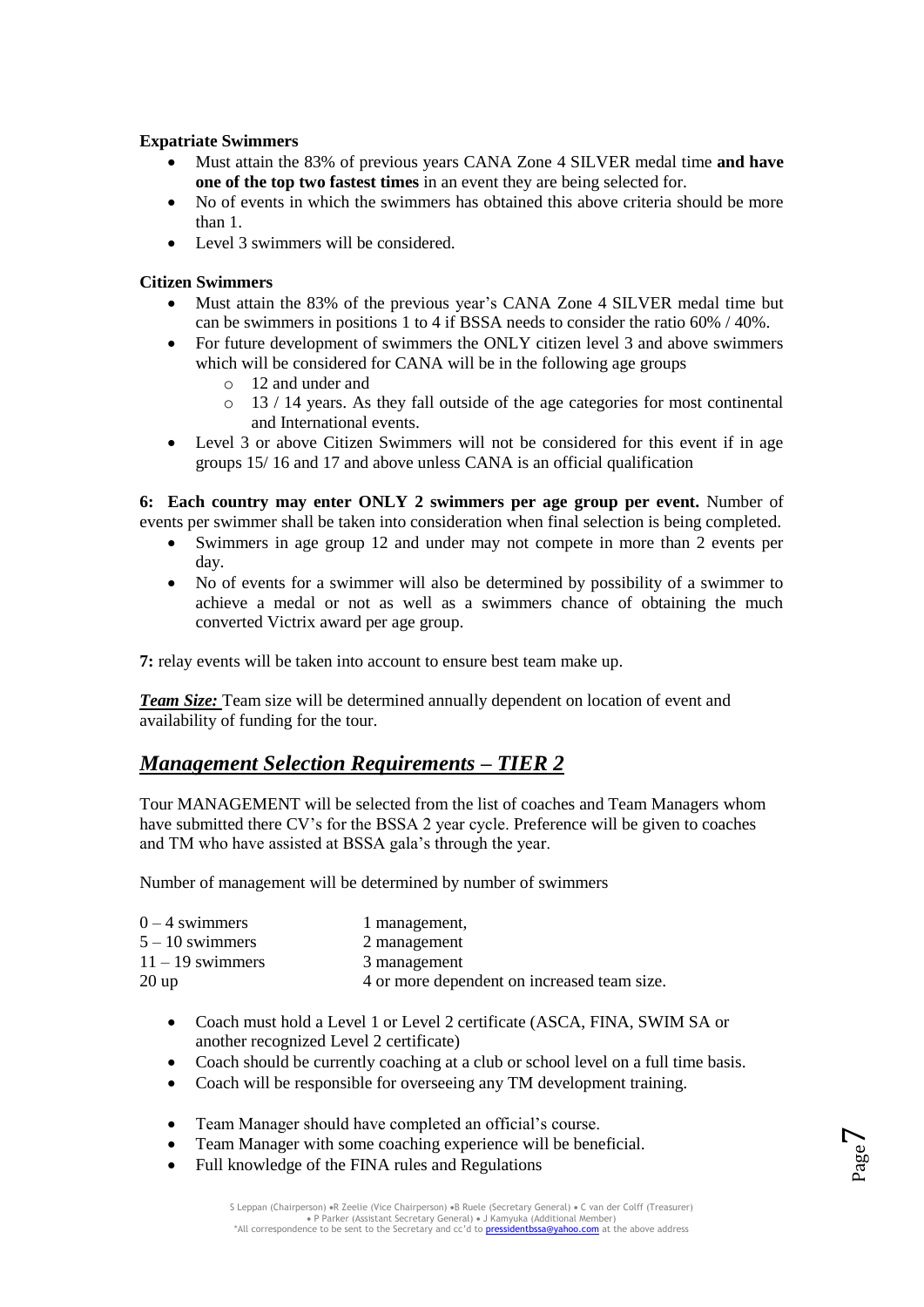## *TIER 3 – CONTINENTAL / WORLD CHAMPIONSHIP EVENTS*

 Tier 3 galas are ONLY for Citizen Swimmers. Events for possible selection in this tier

- Senior World Championships (long and short)
- Junior World Championships (long and short)
- All Africa Games
- Africa Championships Senior and Junior
- Africa Youth Games
- Region 5 AUSA Games

All FUNDING for these tours is determined by a body outside of the BSSA such as BNSC, BNOC and or FINA and as such they determine the TEAM SIZE. In terms of World Championships BSSA can if funding is available add to the team size.

#### *The selection process for events under tier 3 - Event Selection Priorities*

**1:** @ least 4 months prior to selection for this event Qualification Standards and Swimmer Availability forms to be sent to the affiliates.

**2: BSSA** will attach a list of swimmers up for consideration for this tour for the Swimmers Availability form. These swimmers will have being determined by the Qualification Standard as set out below. It will be the affiliate's responsibility to submit all forms by set deadlines to allow for their swimmers to move forward to final selection of swimmers to travel for this tour.

**3:** Team Size will be determine the number of swimmers long listed as possible candidates for selection.

**4: First** consideration will be given to swimmers who have attained a qualification Standard set by International Federation (IF) (if any)

- Swimmers who have achieved the "A" qualification standard will have first consideration and dependent on numbers will be selected to compete at these events. Should either of the following scenarios play out then selection will be determined by
	- o No swimmers attain the "A" qualification standard or
	- o Insufficient numbers have attained the "A" qualification standard **then**
- Swimmers who have achieved the "B" international Federation qualification standards will be considered. If team size still has not being reached **then**

**5:** Qualification Standards as set by Mother Bodies – BNSC, BNOC will be considered as follows.

- Swimmers who have achieved the "A" qualification standard will have first consideration and dependent on numbers will be selected to compete at these events. Should either of the following scenarios play out then selection will be determined by
	- o No swimmers attain the "A" qualification standard or
	- o Insufficient numbers have attained the "A" qualification standard **then**
- Swimmers who have achieved the "B" international Federation qualification standards will be considered. If team size still has not being reached **then**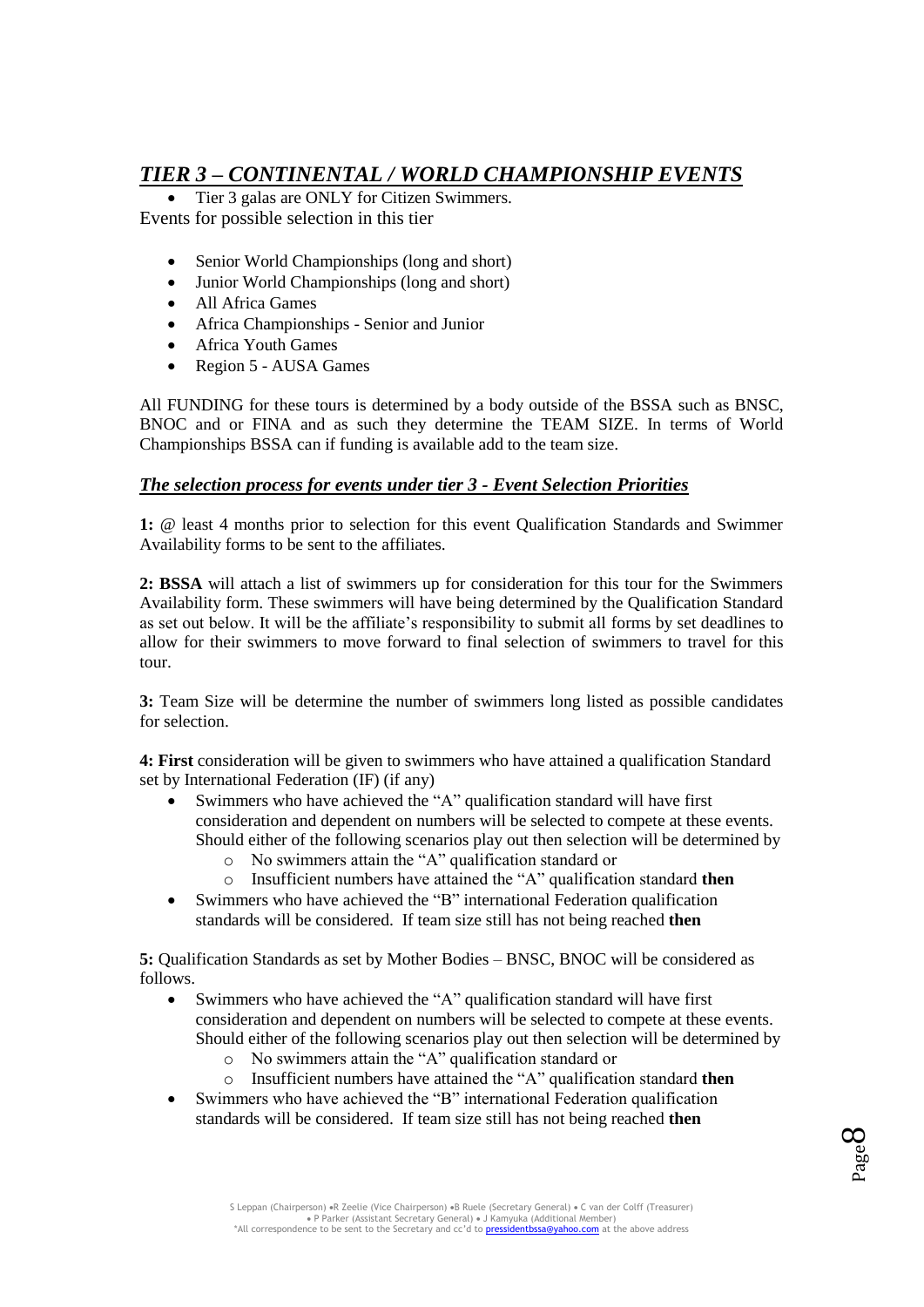**6: Should no swimmers attain Priority 4 or 5 s**wimmers will be ranked according to the following

- a) 83% of the **BRONZE MEDAL** of previous event of the same nature will have being published @ least 4 months prior to selection to all affiliates. For example Long Course World Champs times when selecting for Long Course World Championships.
- b) Swimmers Fastest Times per event will be used to determine Highest World /FINA rankings based on the year times prior to said events selection.
- c) Swimmers will be ranked by the event which gives them their highest ranking.
- d) Swimmers will have had to have achieved all other required standards as set by BSSA in terms of training, event participation etc. to meet full qualification standards.
- e) Preference will be given to Level 3 and higher swimmers Batswana however Level 2 swimmers will be considered to ensure team size.
- f) Only if no or not enough Swimmers have not attained the 83% cut off time and BSSA requires to fill a team them ONLY will be consider swimmers in order of FINA ranking and these swimmers will be determined to be DEVELOPMENT TOUR SWIMMERS.

#### **Swimmers Times Considered – Times must be achieved within 1 year prior to selection date. Affiliates should note that BSSA uses all times in the year prior to selection and NOT only the times achieved at the NATIONAL GALA.**

#### **Africa Junior Championships Egypt – 2015**

Age Groups

- Group 1 13 & 14 born 2001 / 2002 (6 female / 6 male)
- Group 2 15 & 16 born 1999 / 2000 (6 female / 6 male)

#### **Senior World Championships Kazan – 2015**

- If a National Federation enters only one (1) swimmer per event, all swimmers entered must meet the qualifying "B" standard time.
- If two (2) swimmers are entered in the same event, both of them must meet the qualifying "A" standard time.
- Federations may enter swimmers regardless of standard time as follows:
	- having no swimmer qualified: two (2) men and two (2) women;
	- having one  $(1)$  or two  $(2)$  swimmers qualified, additional swimmers up to a maximum of four (4) swimmers (two (2) men and two (2) women);
	- having three (3) swimmers qualified, one (1) additional swimmer provided that both gender are represented.
- *\*Note: Please refer to FINA Rules below*
- Swimmers entered without qualifying time must have participated in the National Championships of the Federation or in a FINA approved qualifying event. These swimmers will be allowed to enter in two (2) different events each, but they cannot swim in the same event, p.a. 50m Freestyle.

#### **QUALIFYING PERIOD**

• The swimming qualifying time standards must be obtained at any of the competitions specified below during the following period:

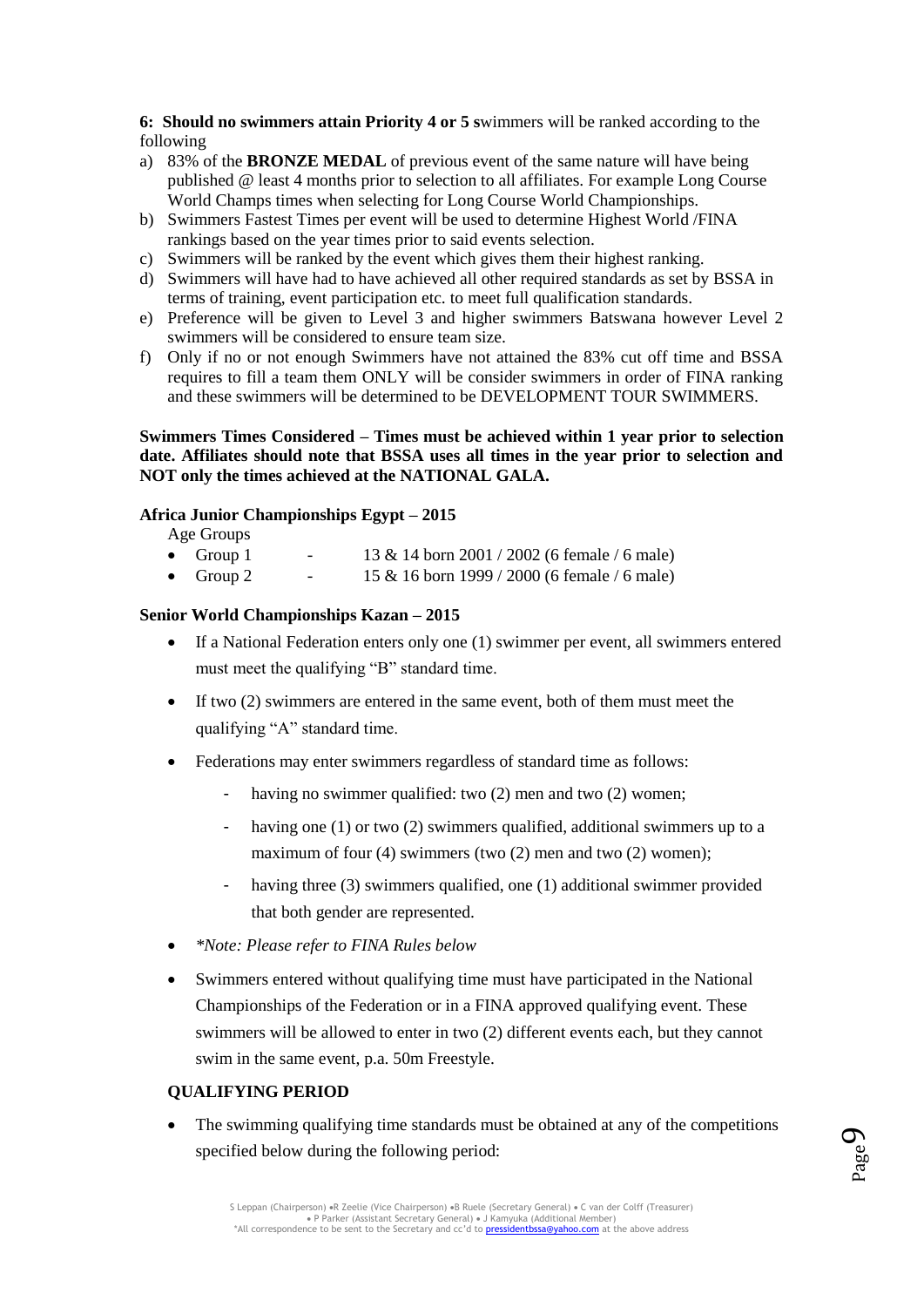#### **Qualification period: 01 March 2014 – 19 July 2015**

#### **Junior World Championships Singapore – 2015**

#### **Entry Regulations**

All FINA-affiliated National Federations are eligible to participate in the Championships. Each FINA-affiliated National Federations may enter up to 2 (two) swimmers per individual event, and 1 (one) relay team per relay event.

- Girls: 14 17 years on 31 December 2015 (born 2001, 2000, 1999, & 1998)
- Boys:  $15 18$  years on 31 December 2015 (born 2000, 1999, 1998, & 1997)

#### **Qualifying Period for Entry Times:**

Entry times will only be accepted if they have been achieved within the qualifying period of **15 May 2014 to 15 August 2015**. All times outside of this qualifying period will not be accepted.

### *Management Selection Requirements – TIER 3*

**Tour MANAGEMENT** will be selected from the list of coaches and Team Managers whom have submitted there CV's for the BSSA 2 year cycle. Preference will be given to coaches and TM who have assisted at BSSA gala's through the year.

Number of management will be determined by number of swimmers

- Coach must hold a Level 3 or higher certificate (ASCA, FINA, SWIM SA or another recognized Level 3 certificate)
- Coach should be currently coaching at a club or school level on a full time basis.
- Team Manager should have completed an official's course.
- Team Manager with some coaching experience will be beneficial.
- Full knowledge of the FINA rules and Regulations

 $10<sub>age</sub>$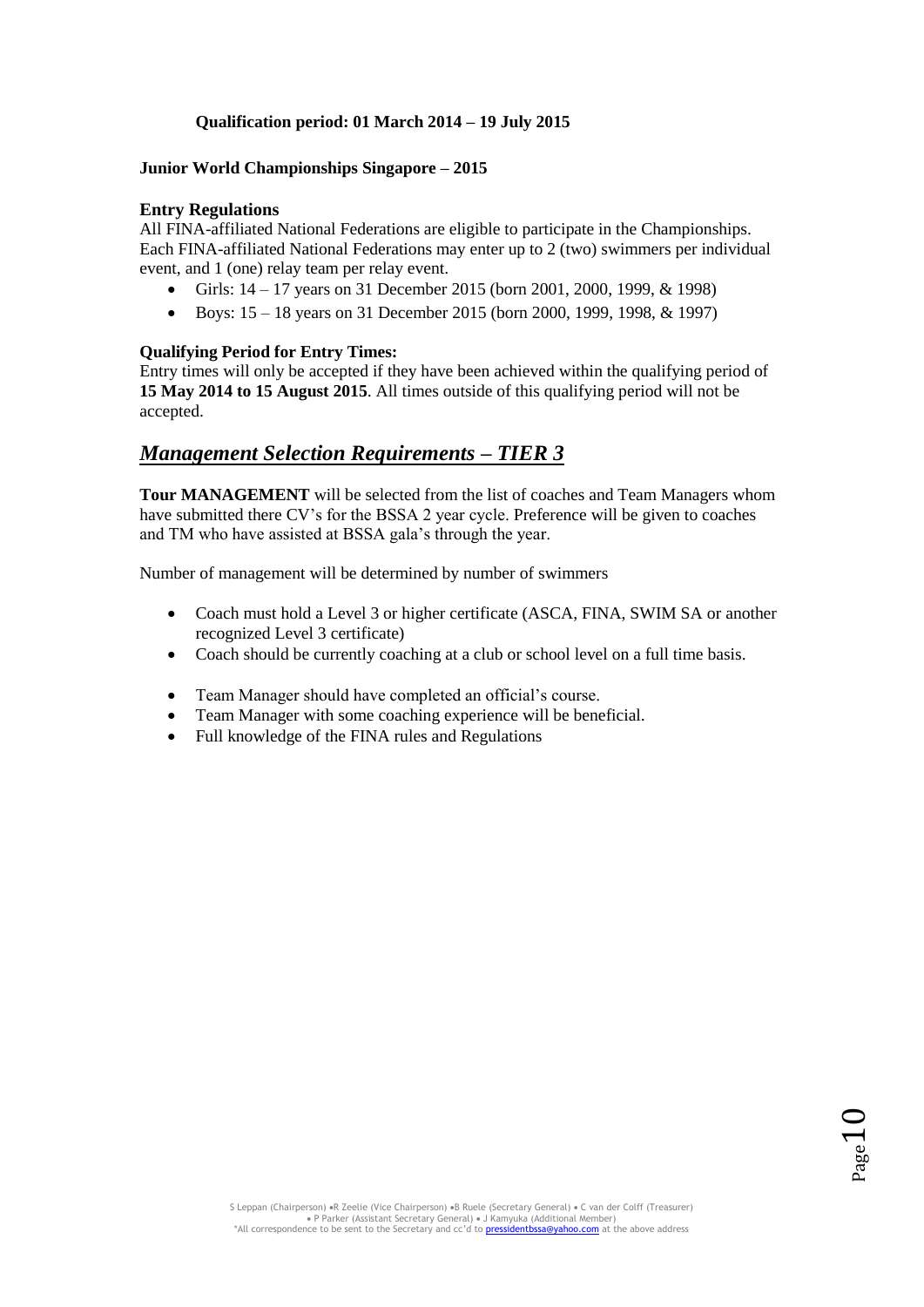## *TIER 4 – MAJOR GAMES*

• Tier 4 galas are ONLY for Citizen Swimmers.

Events for possible selection in this tier

- **Olympic Games -** Senior and Youth
- **Commonwealth Games -** Senior and Youth

FUNDING for these tours is determined by a body outside of the BSSA such as BNSC, BNOC.

#### *Event Selection Priorities*

**1:** @ least 4 months prior to selection for this event Qualification Standards and Swimmer Availability forms to be sent to the affiliates.

**2: BSSA** will attach a list of swimmers up for consideration for this tour for the Swimmers Availability form. These swimmers will have being determined by the Qualification Standard as set out below. It will be the affiliate's responsibility to submit all forms by set deadlines to allow for their swimmers to move forward to final selection of swimmers to travel for this tour.

**3:** Team Size will be determine the number of swimmers long listed as possible candidates for selection.

**4: First** consideration will be given to swimmers who have attained a qualification Standard set by International Federation (IF) (if any)

- Swimmers who have achieved the "A" qualification standard will have first consideration and dependent on numbers will be selected to compete at these events. Should either of the following scenarios play out then selection will be determined by
	- o No swimmers attain the "A" qualification standard or
	- o Insufficient numbers have attained the "A" qualification standard **then**
- Swimmers who have achieved the "B" international Federation qualification standards will be considered. If team size still has not being reached **then**

**5:** BSSA to determine which swimmers names will be submitted for possible Universality places which are offered at the discretion of either International Federation or the BNOC if a country has no swimmers who have attained "A" or "B" qualification standards for said event.

Universality places are also offered from time to time dependent on the following factors.

- a) A country has one swimmer who has attained a "A" or "B" qualification standard this country may apply for a universality place for the opposite gender of such a swimmer however it is not guaranteed to the country and will be determined by a few factors.
	- a. Number of places available after "A" qualification places have being attained,
	- b. Number of participating countries which have "A" qualification standards countries with none preference will be given to swimmers from these countries who either have a "B" qualification time or not.

Page 11

S Leppan (Chairperson) «R Zeelie (Vice Chairperson) «B Ruele (Secretary General) « C van der Colff (Treasurer) P Parker (Assistant Secretary General) J Kamyuka (Additional Member) \*All correspondence to be sent to the Secretary and cc'd to pressidentbssa@yahoo.com at the above address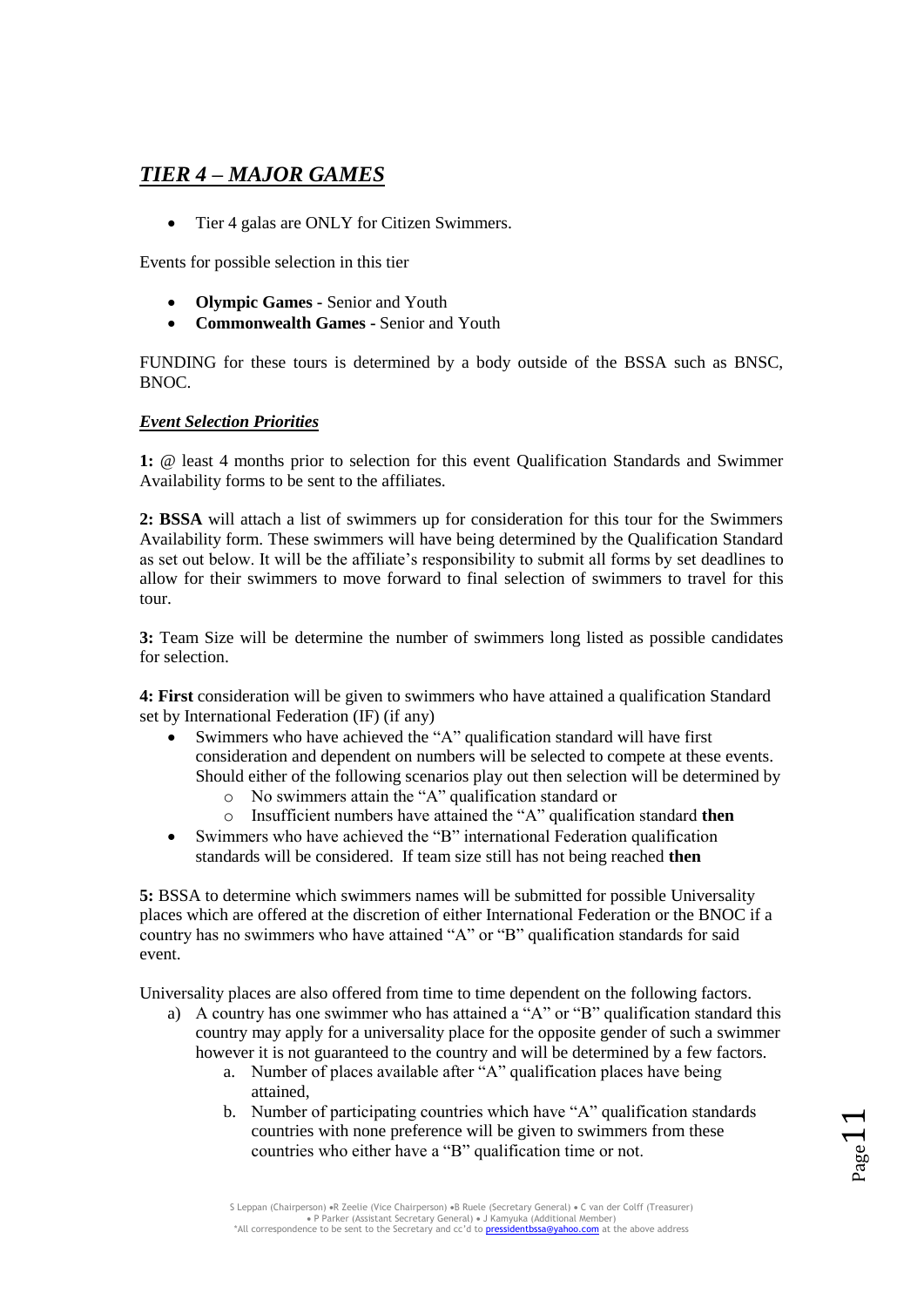c. Countries who have "A" qualified swimmers with other swimmers from the country having "B" qualification times the "B" qualified swimmer invitation will be determined by their times ranking with all other swimmers in the same position.

**6: Should no swimmers attain Priority 3 and BSSA needs to determine which s**wimmers names need to be forwarded to MOTHER BODY for Universality application the following selection process will be followed.

- a) Qualification Standards as set by Mother Bodies FOR Major Games will be considered as follows.
- Swimmers who have achieved the "A" qualification standard will have first consideration and dependent on numbers will be selected to compete at these events. Should either of the following scenarios play out then selection will be determined by
	- o No swimmers attain the "A" qualification standard or
	- o Insufficient numbers have attained the "A" qualification standard **then**
- Swimmers who have achieved the "B" international Federation qualification standards will be considered. If team size still has not being reached **then**

**7: Should no swimmers attain Priority 3 or 6 s**wimmers will be ranked according to the following

- g) 83% of the **"B" Qualification time set by BNOC will be used to determine swimmers to be long listed.**
- h) Swimmers Fastest Times per event will be used to determine Highest World /FINA rankings based on the year times prior to said events selection.
- i) Swimmers will be ranked by the event which gives them their highest ranking.
- j) Swimmers highest ranked event time will then be used to determine the swimmers closest in percentage to the "B" qualification standard to determine which swimmer stands to have application done for the universality places.
- k) Swimmers will have had to have achieved all other required standards as set by BSSA in terms of training, event participation etc. to meet full qualification standards.
- l) Preference will be given to Level 3 and higher swimmers Batswana however Level 2 swimmers will be considered to ensure team size.
- m) Only if no or not enough Swimmers have not attained the 83% cut off time and BSSA requires to fill a team then ONLY will swimmers be consider in order of FINA ranking and these swimmers will be determined to be DEVELOPMENT TOUR SWIMMERS.

#### **Swimmers Times Considered – Times must be achieved within 1 year prior to selection date. Affiliates should note that BSSA uses all times in the year prior to selection and NOT only the times achieved at the NATIONAL GALA.**

*Team Size:* Team size will be determined annually dependent on availability of funding for the tour and mother bodies requirements.

## *Management Selection Requirements – TIER 4*

Tour MANAGEMENT will be selected from the list of coaches and Team Managers whom have submitted there CV's for the BSSA 2 year cycle. Preference will be given to coaches and TM who have assisted at BSSA gala's through the year. Final Coach Selection will be at the discretion of the BNOC together with the Mother bodies. Individual Swimmers coaches may be given preference if the swimmer is the only athlete competing in an event at this level.

 Coach must hold a Level 3 or higher certificate (ASCA, FINA, SWIM SA or another recognized Level 3 certificate)

 $Page12$